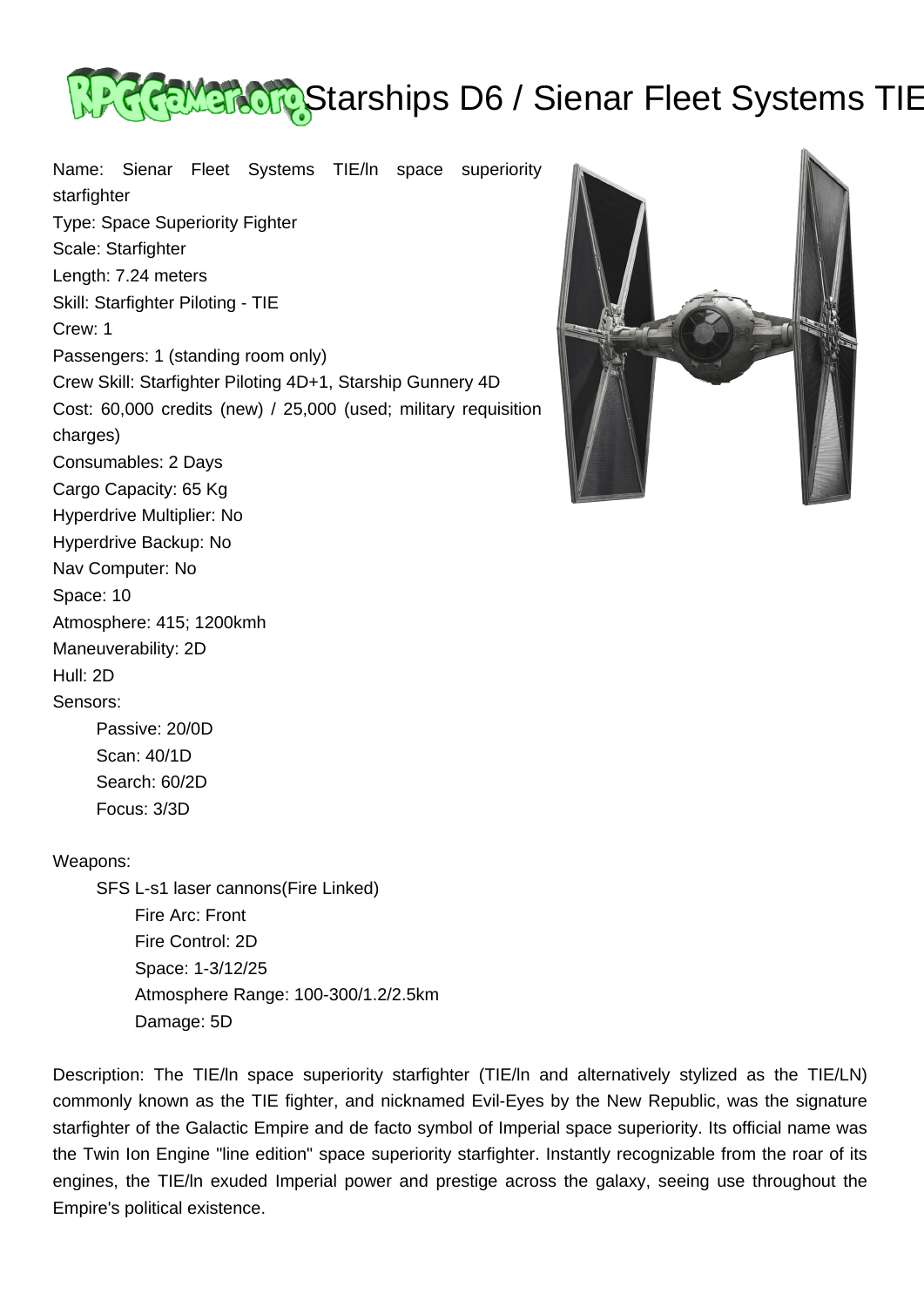The TIE/ln starfighter was a small, short-range fighter developed, manufactured, and mass produced by Sienar Fleet Systems. Developed by SFS company head Raith Sienar, the basis for the TIE fighter can be traced back to Kuat Systems Engineering's Alpha-3 Nimbus starfighter, along with several other outmoded models from the Old Republic. Like their predecessors, TIE's employed two vertical wings similar in appearance to V-wing starfighters; however, the Eta-2 Actis-class light interceptor bore even more similarities with its central cockpit pod, twin ion engines and common weapons technology.

The TIE/ln measured 7.24 meters in length, and could attain a maximum speed of 1,200 kph. It was propelled by two P-s3 ion engines, which would be replaced by twin P-s4 ion engines by approximately 14 BBY. Pressurized fuel tankage was located on the underside of the cockpit.

A TIE fighter's twin ion engines provided thrust and boosters capable of quickly adjusting the ship's direction. The TIE/ln featured vertical takeoff and landing (VTOL) capabilities owing to repulsorlift cyclers in its wing strutsâ€"reducing its already small mass to negligible weightâ€"and micropositioning thrusts from the twin ion engines. Furthermore, the lack of a hyperdrive and resultant navigational systems alongside extended life support and fuel combined to cut down the TIE's total mass.

In order to reduce the mass and energy consumption of the ship, the TIE lacked key systems such as deflector shields, hyperdrives or comprehensive life support. The lack of shields made the craft vulnerable to micro meteor impacts and combat damage hull breaches, but these reduced facilities allowed the TIE/in to be cheaply mass produced while also improving its maneuverability.

The fighter's black 'wings' were in fact an array of twelve solar collectors that featured a micro-crenulated solar absorption surface. From here, power would be pooled to the fighter's solar energy collection hub and then to its twin ion engines and L-s1 low-temperature laser cannons capable of destroying a taylander shuttle in a single shot.

The lack of many essential systems, and therefore limited operational lifespan, doubled as theft prevention systems and deterrents for would-be defectors, but they were not the only countermeasure installed to prevent theft. Most TIEs were designed with a centrally controlled scuttling mechanism that would jettison the fighter's solar collector panels, quickly disabling it.

Its central cockpit was tightly fitted, incorporating flight controls, viewscreens, targeting systems, tracking equipmentâ $\epsilon$ "including a homing beacon in case the vessel was stolenâ $\epsilon$ "and room for a pilot all in the central pod. Despite being designed for a single occupant, several other passengers could fit inside the central cockpit, although the fit would be extremely tight.

While TIE fighters featured minimal, perfunctory oxygen scrubbers and pressurized atmospheric seals, TIE pilots routinely wore full EVA suits owing to the ship's lack of full life support.

Flight controls were considered intuitive and easy to learn, in some cases allowing rebel novices to fly and operate them after having stolen them from Imperial airfields. TIEs were also outfitted with an ejector